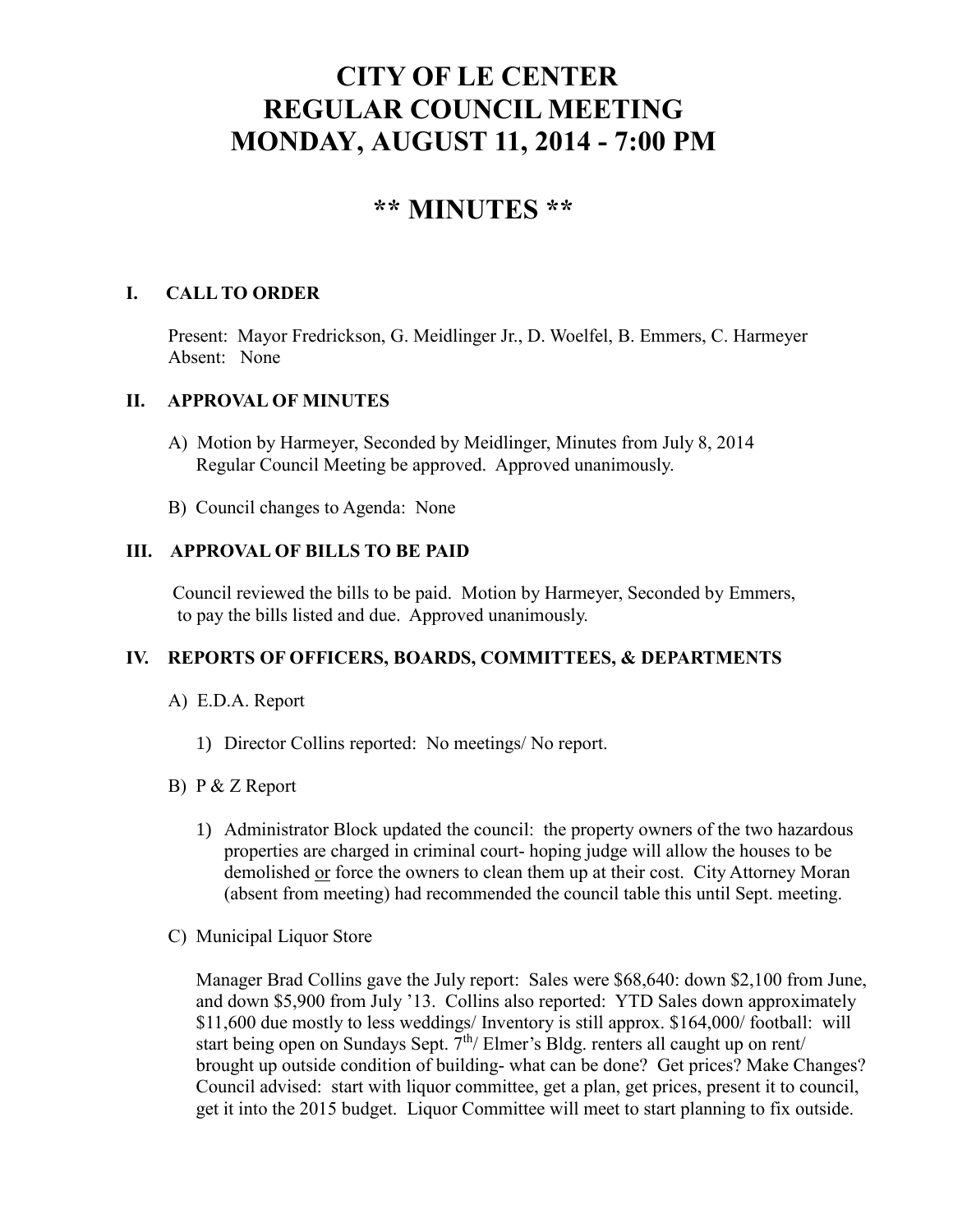#### D) Police Department

Police Chief Pfarr reported on the police activities for month of July: 107 calls  $\omega$ 2,481 miles patrolled/ total calls up 7%, total miles down 5%. Pfarr also reported: he did sign the criminal complaints on the two hazardous property owners. Council asked police to start enforcing the yellow curb "No Parking" down West Washington St.

- 1) Pfarr explained the new LEGT field reporting system the county is considering. County would offer it to cities for a reduced rate and would only require a small budget increase each year. Next meeting for more info is set for Aug. 26 @ 10:00A.
- 2) Pfarr explained a possible change to the dog  $&$  cat boarding used by the city and county. County is considering changing to Critter Gitters of Jordan; and there may be a change in price coming by Kind Vet if the county leaves there. Council was concerned about the city taking business away from a local business.
- E) Water, Sewer, Streets, Parks

Public Works Supt. Curt Roemhildt reported:

- Streets- blacktop repairs will start the next week around town
- Wastewater- handed out working draft and explanation for new treatment plant permit renewal that staff is currently working on.
- 1) Downtown dangerous sidewalk (from streetlights) repair is taken care of already.
- F) Bolton & Menk Engineering

 Engineer Joel Hawbaker reported: Sealcoating of 2006 Street Project streets scheduled to be done in August yet/ BCM Const. came in with no notice and did warranty work from that project. (3 curbs and 1 driveway)

- G) Fair Association- Fair rep Nancy Stauff gave a brief day-by-day explanation of events at the upcoming County Fair that week.
- H) Pool- Manager Dorothy Dinwiddie gave the July report: Income to date was \$31,508, down slightly from past years due to the cool, wet weather this summer/ held one teen night which was successful/ city maintenance crew fixed the plugged drains using the jetter-truck/ looking into changing the "family season pass" system being abused/ looking at gazebo style shade vs. umbrellas: cost \$999 each @ 2/ eight drowning rescues by staff this year/ closing pool on Wednesday of Fair week– no staff to work after that.

## **V. PUBLIC FORUM**

Resident Dave Harmeyer wished to compliment the LC Police Dept. for their handling of a call to a person on the street with possible mental health problems; and the fine care they provided. There were no other comments, questions, or statements from the general public.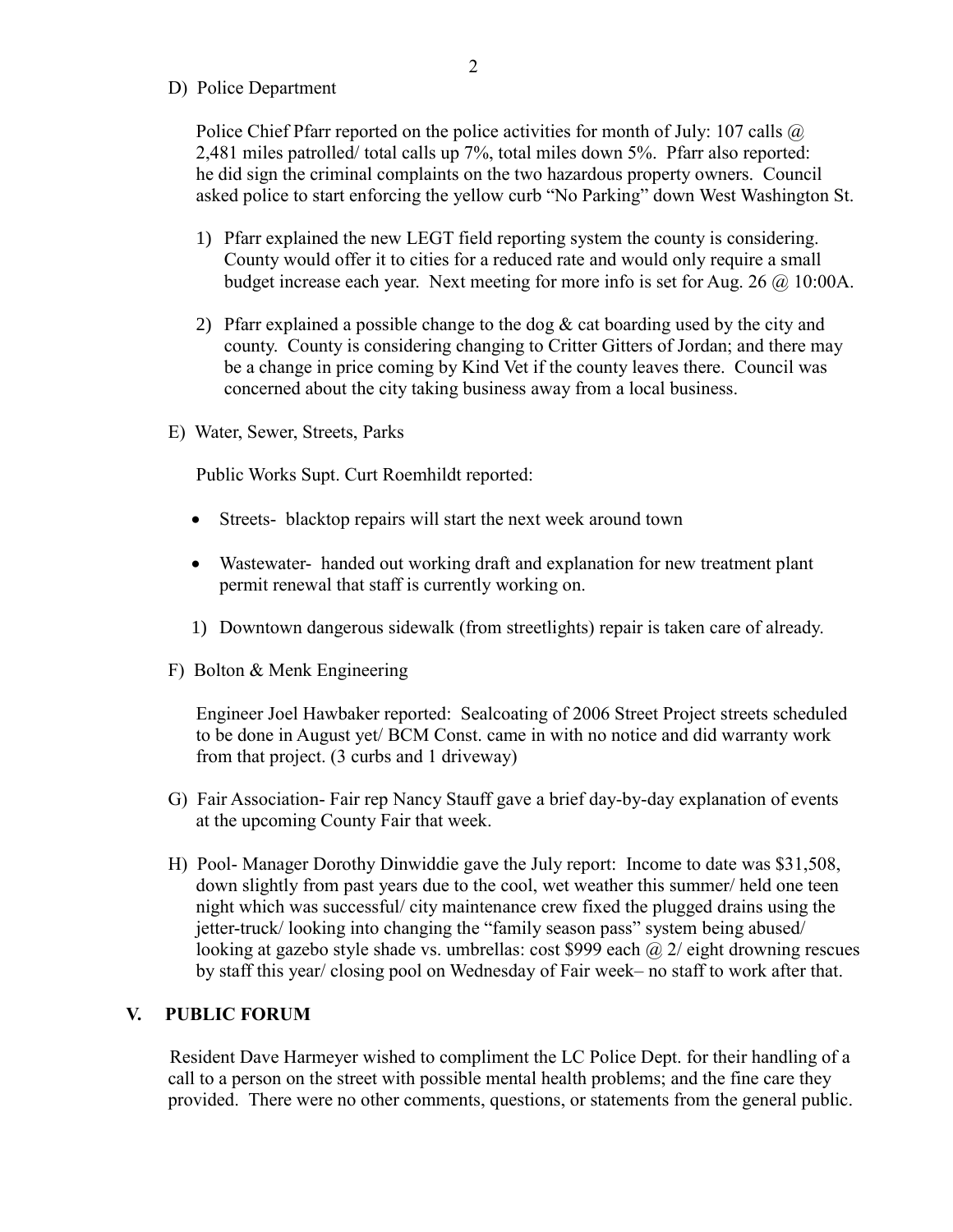# **VI. OLD BUSINESS**

- A) TCU Principal Brian Grensteiner spoke on the partnership between school and city on the S.R.T.S. program and the SHIP program. Mr. Grensteiner presented a list of smaller items the school is requesting be done before school starts; a partnership between school and city for costs (see list) totaling approx. \$600.00. Motion by Fredrickson, Seconded by Woelfel, to purchase the signs and paint needed to finish off these little items by city staff before school starts. Approved unanimously.
- B) Councilman Woelfel stated he had been contacted by members of Le Center Sportsman's Club inquiring if they could use funds from the Bowler Trust Fund to cover the costs of cleaning their community building after the public has used it for a "community center" and played cards there each week for free. After some discussion: Council generally felt that was not the intent of the trust money. Staff informed council that the city hall council chambers was available to the public to be used for a community center to play cards or other activities for no charge. That information would be passed on to those involved.
- C) Administrator Collins gave a brief update on the FEMA program being offered for public damages from the June rains and that he would be attending the Aug. 14 meeting to fill out the official city application seeking relief for approx. \$9,922.09 of city damages.
- D) Motion by Harmeyer, Seconded by Emmers, to adopt Ordinance No. 2014-5, thereby approving the "Food/ Beverage Stands" ordinance as amended at the earlier public hearing that evening. Approved unanimously. Motion by Fredrickson, Seconded by Meidlinger, to set the fee for permit  $\omega$  \$250 annually, non-prorated & non-refundable. Approved unan.

# **VII. NEW BUSINESS**

- A) MVEC representatives Marvin Denzer & Rod Nikula gave a presentation explaining how they and 11 other electric cooperatives (SMEC) are purchasing the Alliant Energy customers and service lines in Southern Minnesota. MVEC would be acquiring the service lines in Le Center City, Montgomery City, and surrounding areas to provide electric services. The proposal is before the M.P.U.C. at this time. They were requesting the City's support of this transaction. Motion by Woelfel, Seconded by Harmeyer, to adopt Resolution No. 2014D, thereby approving a "resolution of support" for MVEC and SMEC in their efforts. Approved unanimously.
- B) Motion by Emmers, Seconded by Harmeyer, to approve the use of Ray Plut Field by Cleveland High School for any football games needed to be played until their newly renovated field is ready; @ \$125.00 per game day. Approved unanimously.
- C) Possible bond refunding: Yes- council is very interested in refunding the 2006 Street Project bonds thru Ehlers for savings up to approx. \$270,000.00+. Staff invite Todd Hagen from Ehlers to Sept. council meeting.

## **VIII. ADMINISTRATION & MISC.**

A) Mayor Fredrickson announced all the 2015 Budget Discussion Dates to the public: (Preliminary) September 9, October 14, November 10, and (Final) December 9, 2014.